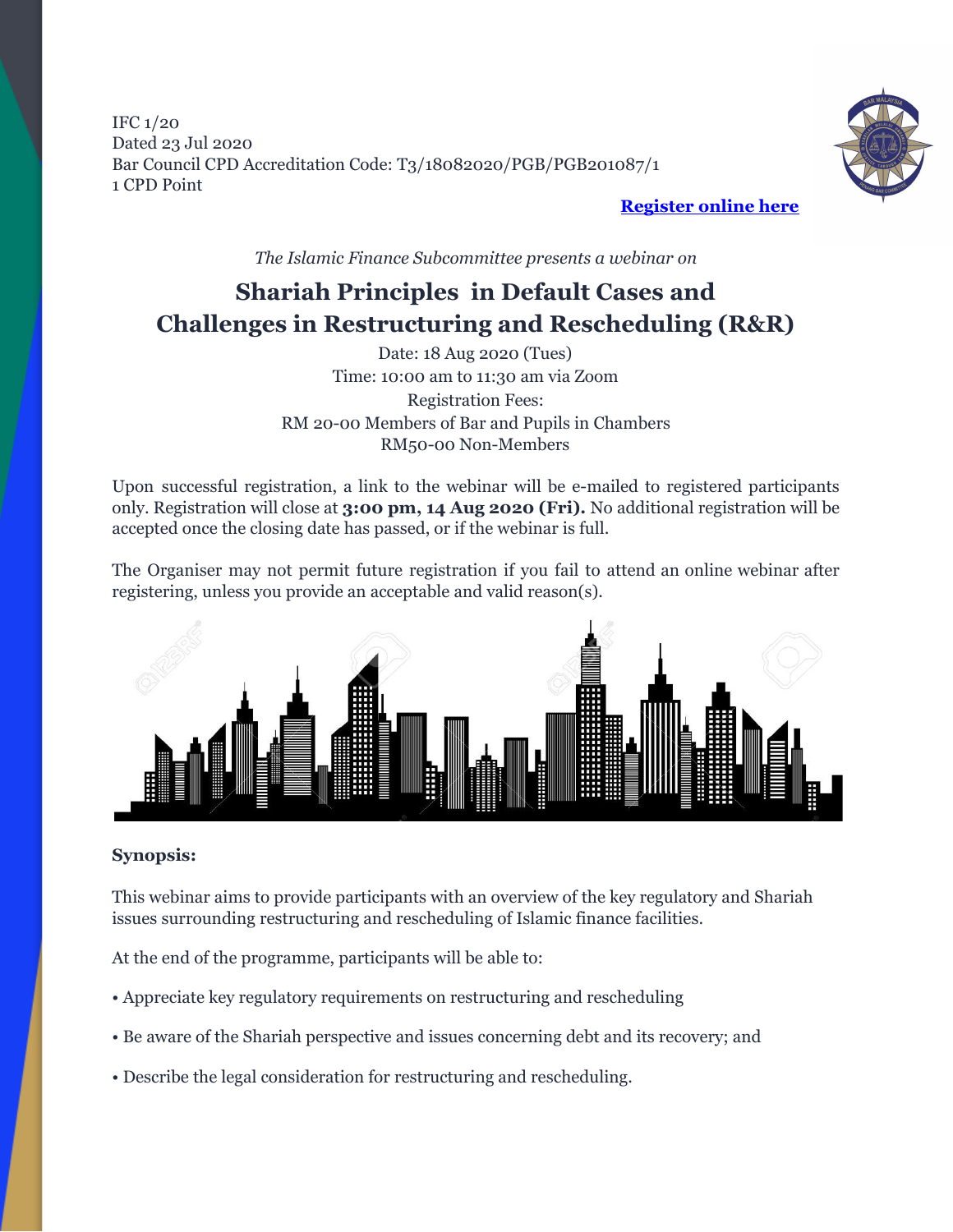#### **The Speaker:**



**Dr. Syed Adam Alhabshi** is a partner at Shook Lin & Bok. He holds a Ph.D in Islamic Finance from the International Centre for Islamic Finance Education (INCEIF) (2016). He also holds a Chartered Islamic Finance Professional (CIFP) from INCEIF (2010) and read law at the International Islamic University of Malaysia (IIUM) (2006).

Dr. Syed Adam is currently the Honorary Secretary and a Grand Council Member of the Chartered Institute of Islamic Finance (CIIF). Professionally, he is also qualified as a Chartered Professional in Islamic Finance (CPIF). Dr. Syed Adam is also the Internal Auditor and an Associate Member of the Association of Shariah Advisors in Islamic Finance Malaysia (ASAS).

He is currently the Co-Deputy Chairperson of the Islamic Finance Committee of Bar Council Malaysia.

His practice areas are Corporate, Islamic Finance, Islamic Debt Restructuring, Takaful, Commercial & Conveyancing.

If you have any enquiries, please e-mail us at **[secretariat@penangbar.org](mailto:secretariat@penangbar.org)** or speak to Shalini Seger at 04-261 5669.

**Issued by:**

**Zemilah Mohd Noor Chairperson Islamic Finance Subcommittee**